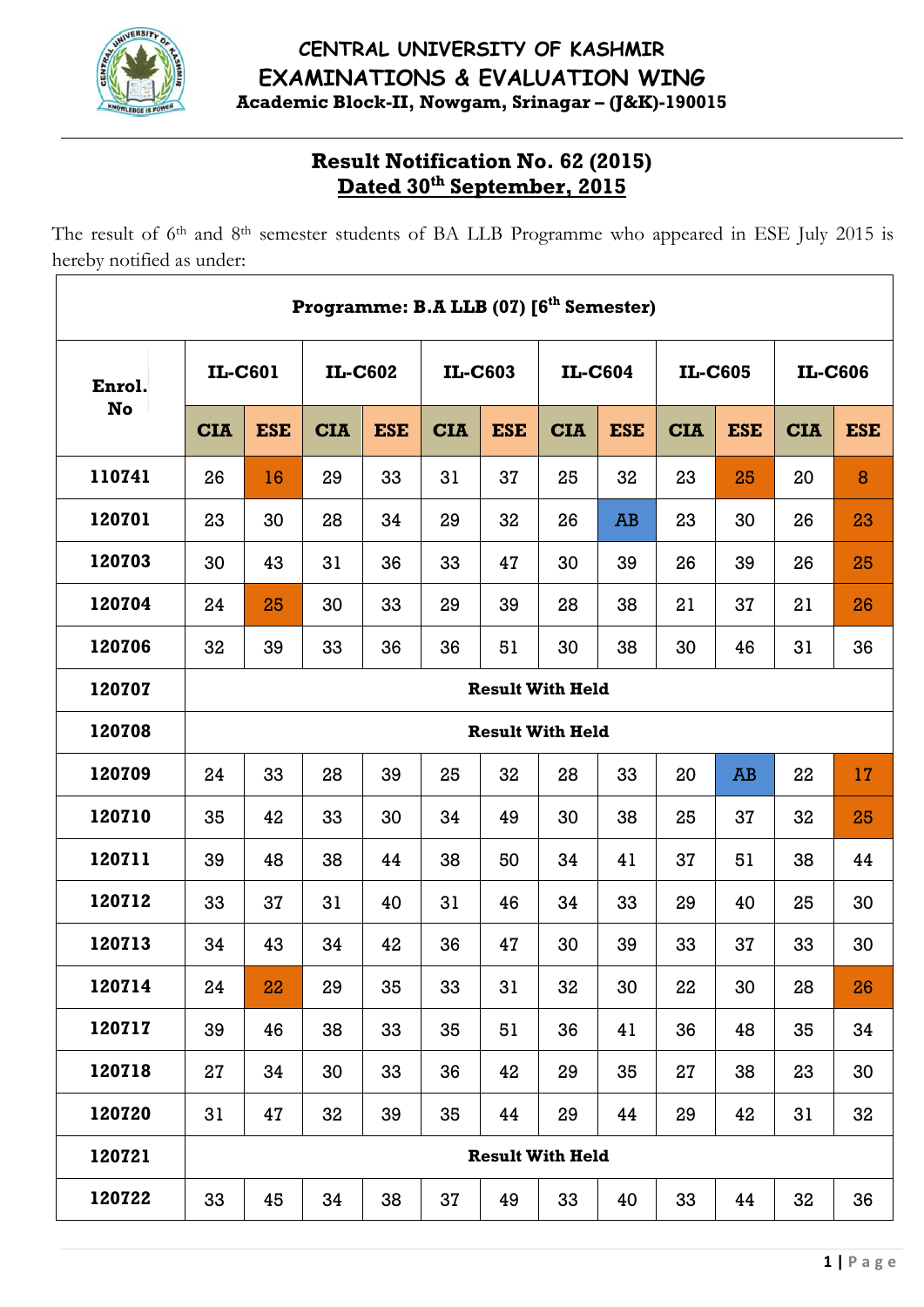| 120723 | 32                      | 42       | 34       | 39      | 37             | 47       | 34                      | 37       | 34       | 47      | 33 | 38 |  |  |
|--------|-------------------------|----------|----------|---------|----------------|----------|-------------------------|----------|----------|---------|----|----|--|--|
| 120724 | 37                      | 47       | 36       | 42      | 36             | 47       | 33                      | 42       | 37       | 50      | 35 | 42 |  |  |
| 120725 | 30                      | 30       | 26       | 34      | 25             | 39       | 29                      | 33       | 24       | 35      | 20 | 30 |  |  |
| 120728 | <b>Result With Held</b> |          |          |         |                |          |                         |          |          |         |    |    |  |  |
| 120729 | <b>Result With Held</b> |          |          |         |                |          |                         |          |          |         |    |    |  |  |
| 120730 | 26                      | 43       | 31       | 33      | 32             | 45       | 30                      | 35       | 28       | 41      | 30 | 33 |  |  |
| 120731 | <b>Result With Held</b> |          |          |         |                |          |                         |          |          |         |    |    |  |  |
| 120732 | 35                      | 47       | 36       | 41      | 36             | 50       | 35                      | 31       | 33       | 31      | 33 | 30 |  |  |
| 120733 | <b>Result With Held</b> |          |          |         |                |          |                         |          |          |         |    |    |  |  |
| 120734 | 33                      | 45       | 33       | 39      | 36             | 46       | 32                      | 37       | 30       | 38      | 34 | 39 |  |  |
| 120735 | 27                      | 38       | 32       | 35      | 35             | 49       | 32                      | 39       | 32       | 49      | 20 | 36 |  |  |
| 120739 | 34                      | 45       | 32       | 35      | 37             | 47       | 30                      | 38       | 31       | 36      | 30 | 33 |  |  |
| 120741 | 28                      | 25       | 30       | 34      | 31             | 43       | 28                      | 34       | 23       | 37      | 25 | 18 |  |  |
| 120742 | 27                      | 34       | 29       | 31      | 33             | 46       | 27                      | 36       | 28       | 38      | 27 | 32 |  |  |
| 120743 | 39                      | 49       | 36       | 39      | 37             | 48       | 34                      | 35       | 35       | 47      | 33 | 34 |  |  |
| 120744 | 37                      | 46       | 34       | 34      | 36             | 48       | 33                      | 40       | 37       | 48      | 31 | 37 |  |  |
| 120745 | 28                      | 30       | 32       | 30      | 30             | 39       | 29                      | 30       | 23       | 30      | 24 | 23 |  |  |
| 120746 |                         |          |          |         |                |          | <b>Result With Held</b> |          |          |         |    |    |  |  |
| 120747 | 30                      | 40       | 30       | 30      | 35             | 43       | 27                      | 38       | 21       | 36      | 26 | 26 |  |  |
| 120750 | 32                      | 39       | 32       | 34      | 32             | 41       | 34                      | 32       | 30       | 35      | 30 | 37 |  |  |
| 120751 |                         |          |          |         |                |          | <b>Result With Held</b> |          |          |         |    |    |  |  |
| 120752 |                         |          |          |         |                |          | <b>Result With Held</b> |          |          |         |    |    |  |  |
| 120753 |                         |          |          |         |                |          | <b>Result With Held</b> |          |          |         |    |    |  |  |
|        |                         |          |          |         | <b>Backlog</b> |          |                         |          |          |         |    |    |  |  |
| 110706 | $\star$                 | *        | $\star$  | $\star$ | $\star$        | $\star$  | $\star$                 | $\star$  | $\star$  | $\star$ | 28 | 15 |  |  |
| 110708 | $\star$                 | $\star$  | $\star$  | $\star$ | *              | $\star$  | $\star$                 | $\star$  | $\star$  | $\star$ | 22 | 8  |  |  |
| 110719 | $\star$                 | $\star$  | $\star$  | $\star$ | $\star$        | $\star$  | $\star$                 | $\star$  | $^\star$ | $\star$ | 21 | 17 |  |  |
| 110725 | $\star$                 | $^\star$ | $^\star$ | $\star$ | $^\star$       | $^\star$ | $^\star$                | $^\star$ | $^\star$ | $\star$ | 27 | 25 |  |  |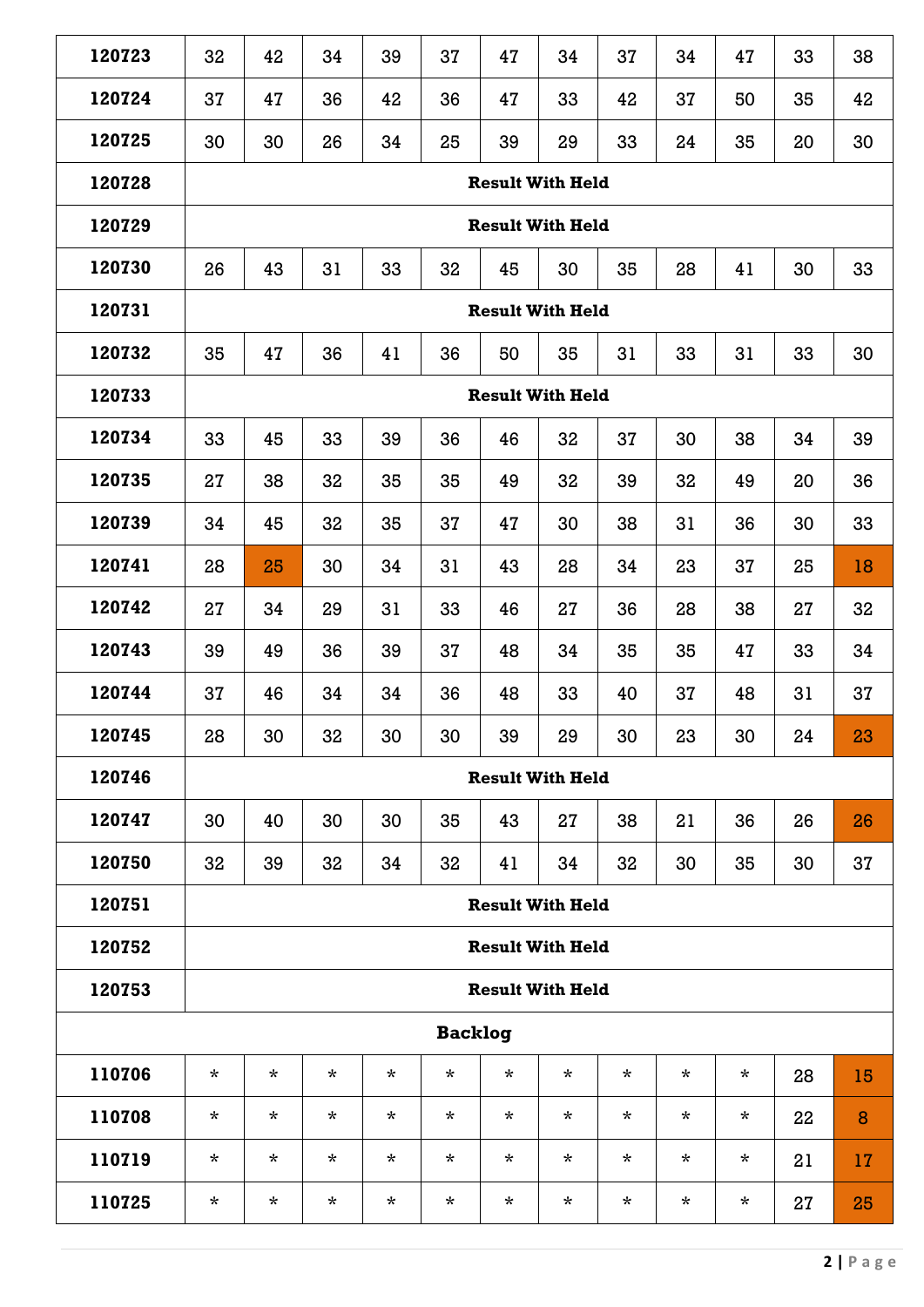| Programme: B.A LLB (07) [8 <sup>th</sup> Semester) |                |            |                |            |            |                |            |                |            |                |            |                |  |  |  |
|----------------------------------------------------|----------------|------------|----------------|------------|------------|----------------|------------|----------------|------------|----------------|------------|----------------|--|--|--|
| Enrol.<br>No.                                      | <b>IL-C801</b> |            | <b>IL-C802</b> |            |            | <b>IL-C803</b> |            | <b>IL-C804</b> |            | <b>IL-C805</b> |            | <b>IL-C806</b> |  |  |  |
|                                                    | <b>CIA</b>     | <b>ESE</b> | <b>CIA</b>     | <b>ESE</b> | <b>CIA</b> | <b>ESE</b>     | <b>CIA</b> | <b>ESE</b>     | <b>CIA</b> | <b>ESE</b>     | <b>CIA</b> | <b>ESE</b>     |  |  |  |
| 110702                                             | 27             | 43         | 33             | 39         | 32         | 46             | 36         | 41             | 36         | 50             |            |                |  |  |  |
| 110703                                             | 26             | 37         | 31             | 39         | 27         | 40             | 31         | 42             | 32         | 37             |            |                |  |  |  |
| 110704                                             | 25             | 37         | 35             | 34         | 25         | 44             | 31         | 36             | 31         | 33             |            |                |  |  |  |
| 110705                                             | 32             | 43         | 37             | 39         | 35         | 40             | 38         | 42             | 38         | 46             |            |                |  |  |  |
| 110706                                             | 20             | 19         | 34             | 24         | 25         | 35             | 28         | 31             | 28         | 16             |            |                |  |  |  |
| 110707                                             | 23             | 32         | 30             | 24         | 26         | 30             | 29         | 39             | 29         | 35             |            |                |  |  |  |
| 110708                                             | 20             | 30         | 31             | 24         | 26         | 32             | 30         | 36             | 30         | 30             |            |                |  |  |  |
| 110709                                             | 20             | 30         | 34             | 34         | 26         | 33             | 30         | 33             | 30         | 30             |            |                |  |  |  |
| 110710                                             | 22             | AB         | 33             | 39         | 26         | 32             | 30         | 32             | 30         | 26             |            | With Held      |  |  |  |
| 110712                                             | 35             | 41         | 36             | 41         | 35         | 42             | 36         | 39             | 36         | 36             |            |                |  |  |  |
| 110713                                             | 29             | 37         | 34             | 43         | 29         | 45             | 34         | 35             | 34         | 47             |            | Result         |  |  |  |
| 110716                                             | 30             | 30         | 37             | 42         | 32         | 39             | 32         | 42             | 33         | 39             |            |                |  |  |  |
| 110717                                             | 37             | 49         | 37             | 38         | 38         | 49             | 38         | 46             | 37         | 53             |            |                |  |  |  |
| 110719                                             | 28             | 36         | 32             | 32         | 29         | 31             | 30         | 40             | 34         | 31             |            |                |  |  |  |
| 110720                                             | 37             | 45         | 38             | 39         | 38         | 54             | 37         | 45             | 37         | 36             |            |                |  |  |  |
| 110721                                             | 32             | 45         | 35             | 33         | 31         | 44             | 30         | 45             | 34         | 49             |            |                |  |  |  |
| 110722                                             | 30             | 37         | 35             | 37         | 31         | 45             | 35         | 40             | 34         | 30             |            |                |  |  |  |
| 110723                                             | 27             | 38         | 35             | 39         | 28         | 35             | 31         | 36             | 31         | 33             |            |                |  |  |  |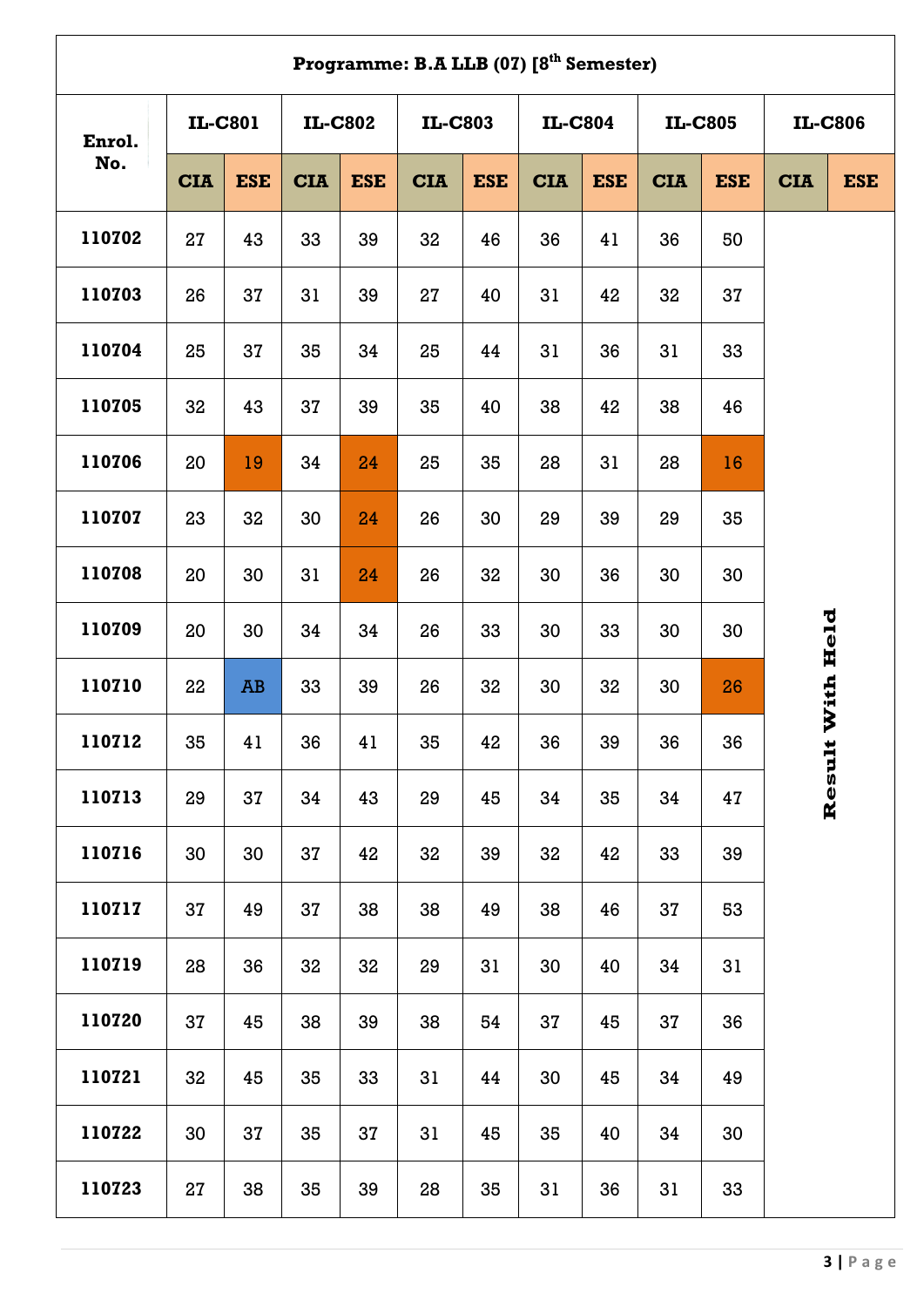| 110724 | <b>Result With Held</b> |    |    |    |    |    |    |    |    |    |  |  |  |
|--------|-------------------------|----|----|----|----|----|----|----|----|----|--|--|--|
| 110725 | <b>Result With Held</b> |    |    |    |    |    |    |    |    |    |  |  |  |
| 110726 | 31                      | 44 | 36 | 42 | 32 | 49 | 34 | 50 | 37 | 44 |  |  |  |
| 110727 | 38                      | 54 | 39 | 50 | 39 | 53 | 39 | 52 | 39 | 54 |  |  |  |
| 110728 | 26                      | 45 | 32 | 40 | 33 | 34 | 31 | 40 | 32 | 43 |  |  |  |
| 110729 | 26                      | 40 | 30 | 34 | 28 | 32 | 29 | 37 | 31 | 33 |  |  |  |
| 110731 | 32                      | 43 | 38 | 37 | 33 | 46 | 35 | 43 | 37 | 45 |  |  |  |
| 110732 | 36                      | 49 | 37 | 42 | 32 | 43 | 38 | 47 | 38 | 37 |  |  |  |
| 110734 | 29                      | 36 | 34 | 36 | 32 | 41 | 32 | 45 | 34 | 30 |  |  |  |
| 110735 | 28                      | 40 | 34 | 41 | 30 | 33 | 32 | 38 | 32 | 30 |  |  |  |
| 110737 | 36                      | 44 | 38 | 40 | 37 | 43 | 38 | 44 | 38 | 48 |  |  |  |
| 110738 | 39                      | 53 | 39 | 49 | 39 | 56 | 39 | 50 | 39 | 56 |  |  |  |
| 110739 | 26                      | 30 | 32 | 25 | 23 | 42 | 35 | 37 | 34 | 24 |  |  |  |
| 110740 | 36                      | 46 | 37 | 44 | 38 | 46 | 39 | 46 | 38 | 46 |  |  |  |
| 110742 | 36                      | 48 | 38 | 44 | 38 | 51 | 36 | 47 | 37 | 49 |  |  |  |
| 110743 | 38                      | 54 | 39 | 48 | 40 | 57 | 39 | 50 | 39 | 51 |  |  |  |
| 110744 | 23                      | 25 | 30 | 24 | 24 | 30 | 30 | 33 | 31 | 25 |  |  |  |
| 110747 | 26                      | 30 | 32 | 38 | 26 | 37 | 33 | 36 | 34 | 27 |  |  |  |
| 110748 | 27                      | 42 | 34 | 34 | 33 | 43 | 31 | 40 | 34 | 30 |  |  |  |
| 110749 | 30                      | 33 | 33 | 33 | 34 | 41 | 35 | 42 | 36 | 27 |  |  |  |
| 110750 | 29                      | 38 | 36 | 33 | 33 | 40 | 33 | 35 | 36 | 37 |  |  |  |

Result With Held **Result With Held**

'E&EO'